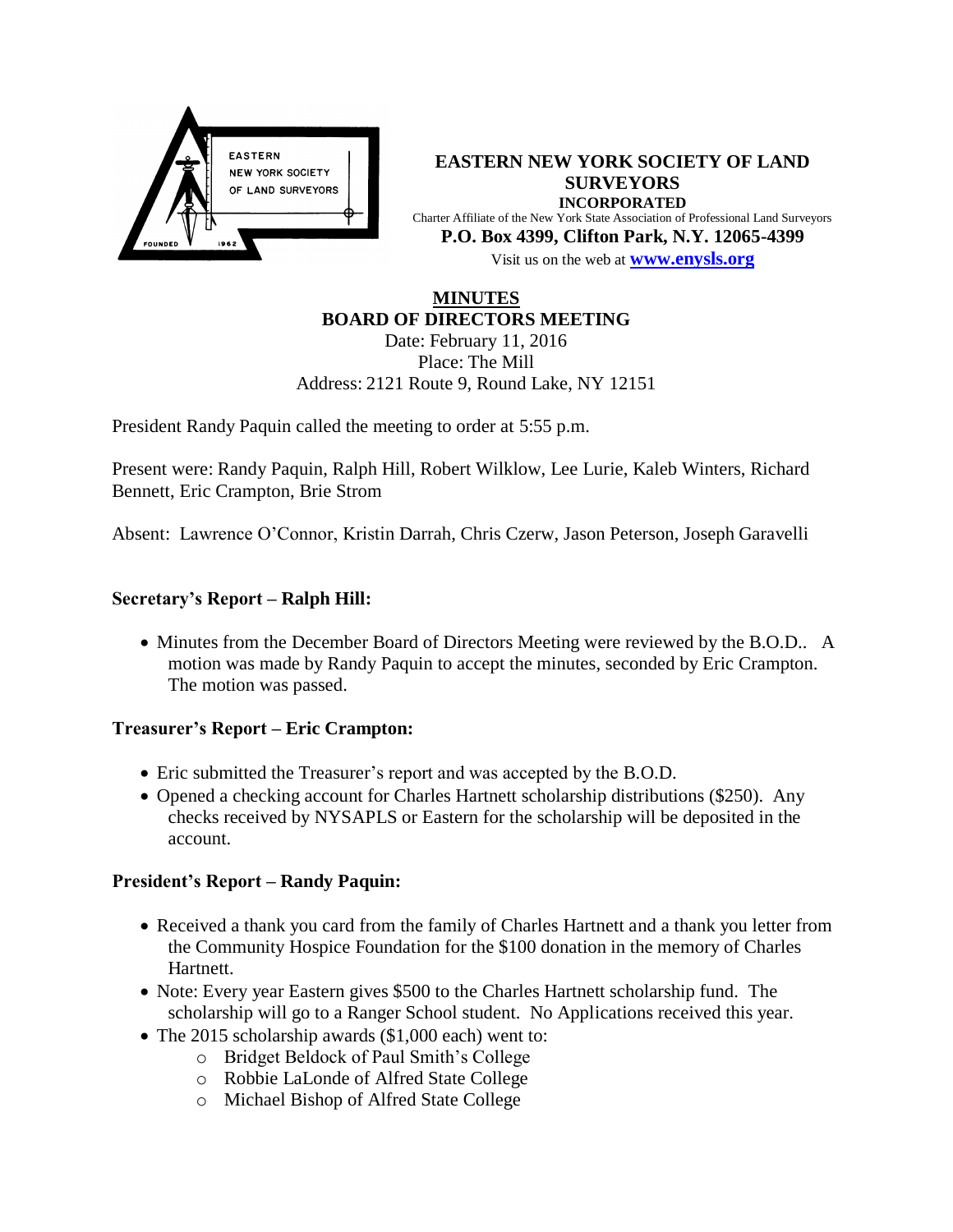- Note: we must file the tax exempt form by May, 2016 for the 2015 taxes.
- The March general meeting will be a "Bring an Associates Night" at Ravenswood Pub (1021 Route 146, Clifton Park). Food (cold buffet) will be provided by Eastern. Guest speaker will be Jim Vianna will talk about a search on April 30 for Harris's North West Corner of Warren County in preparation of Surveyors Historical Society 2016 rendezvous and we will also have sustaining members there to discuss new technology and equipment.
- Randy will announce to NYSAPLS at their March board meeting that Eastern will sponsor the 2018 NYSAPLS Conference in Albany.
- The Surveyor Historic Society will need volunteers for the rendezvous September 28 to October 1, 2016.

## **Executive Vice President's Report –Kaleb Winters:**

- Eastern will pay for shipping and handling for the handouts for the March general membership meeting.
- Motion to allow Paul Cooney to be a honorary member of Eastern for the year 2016 made by Eric Crampton, seconded by Richard Bennett. Motion passed.
- 666 total attendees at the NYSAPLS 2016 Conference. Highest since 2009.

#### **Vice President's Report – Kristin Darrah:**

No Report

## **STANDING COMMITTEES:**

Constitution & By-laws: Larry O'Connor, Bill Schraa, Ralph Hill and Randy Paquin:

No Report

Continuing Education: Jody Lounsbury, Chuck Lent and Larry O'Connor:

No Report

Ethics: Jim Vianna, Jeff Ostertag and Kevin Rounds:

No Report

Finance: Bill Darling and Chris Czerw:

No Report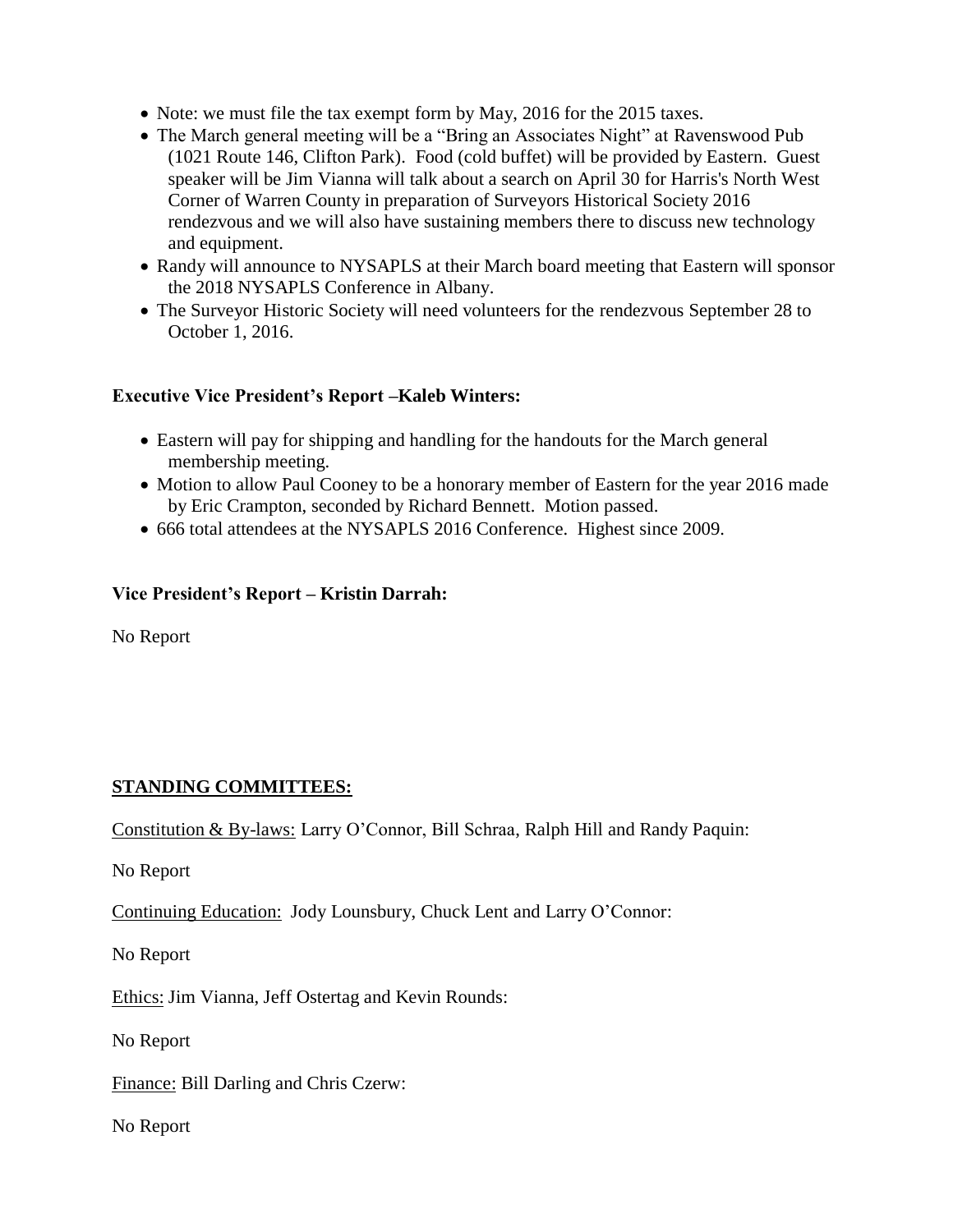Legislative: Larry O'Connor:

No Report

Program: Randy Paquin, Larry O'Connor:

No Report

Public Relations: Jody Lounsbury, Brie Strom:

No Report

Scholastic Development: Kristin Darrah and Randy Paquin:

No Report

Business Practice & Technical Information: Chris Czerw:

No Report

Membership: Robert Wilklow and Steve Dickson:

No Report

Website: Richard Bennett and Ralph Hill:

No Report

# **TEMPORARY COMMITTEES:**

No Report

## **OLD BUSINESS**:

Audit of finances should be done this year.

#### **NEW BUSINESS:**

No new business.